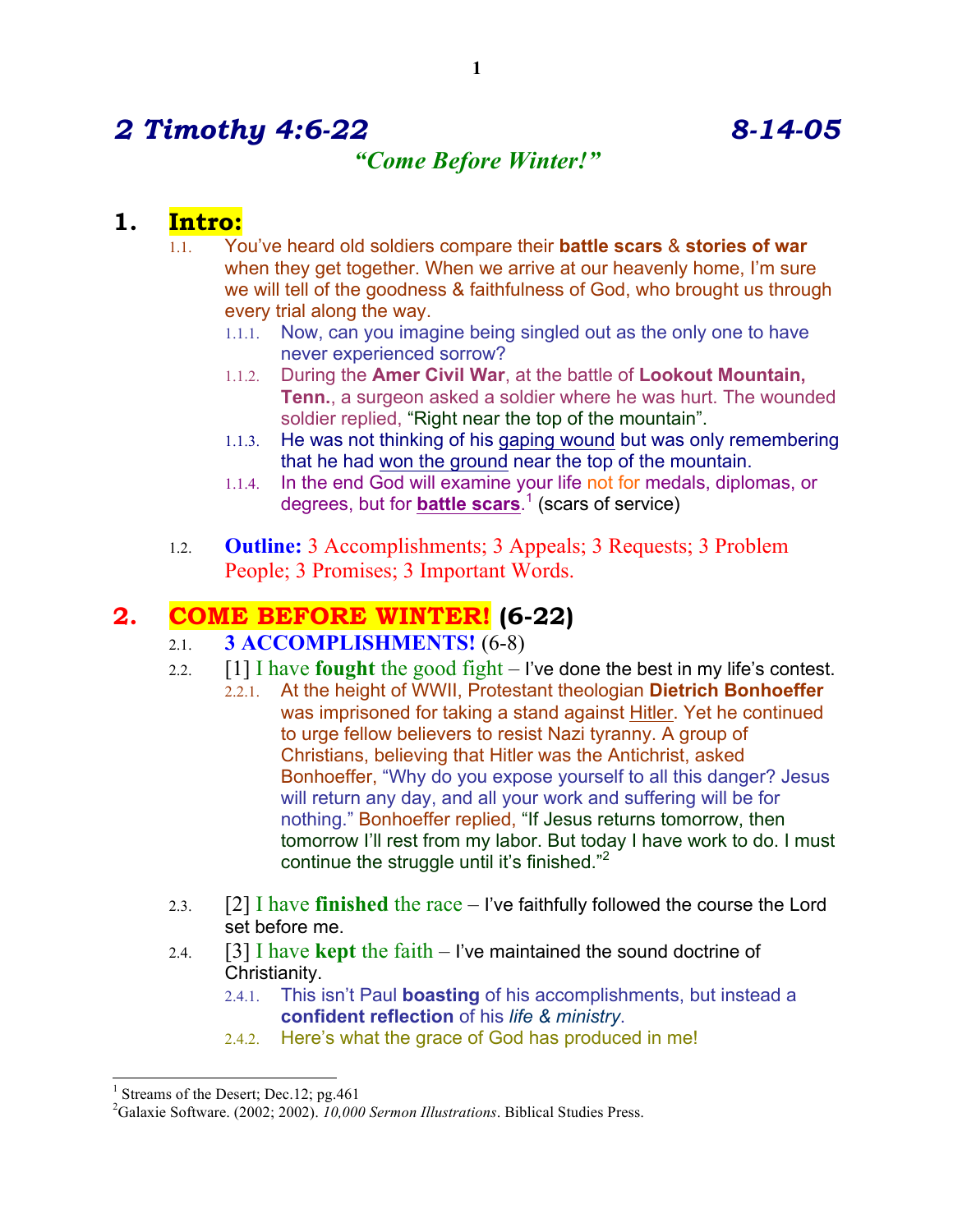- 2.5. (6) Paul saw his approaching death as:
	- 2.5.1. {Do you see death in the same way? why or why not?}
	- 2.5.2. [1] The **Offering** of a **sacrifice** to God.
	- 2.5.3. [2] The **Ending** of a **difficult race**.
	- 2.5.4. [3] The **Gaining** of a **glorious crown**.
		- 2.5.4.1. This is the **Victor's crown** given to winners at the Greek Olympic Games.
		- 2.5.4.2. The Indians have a wonderful saying: "When you were born, you cried, and the world rejoiced. Live your life in such a manner that when you die, the world cries, and you rejoice."
- 2.6. Note: Past(fought), Present(finished, kept), & Future(crown).
- 2.7. (6) Departure (LKGNT) Euphemism for death. Used of a **ship** drawing up anchors; or a **soldier** or **traveler** pulling up camp.
	- 2.7.1. Lit. translation *"I am ready to be poured out like a drink-offering, & the time is at hand for loosing the anchor & setting sail, for taking down the tent & moving on."* (2 Cor.5)
	- 2.7.2. This is Paul's "**Anchor Aweigh**" speech "Weigh" comes from the archaic word meaning to *heave, hoist or raise*. "Aweigh" means that that action has been completed. The anchor is aweigh when it is pulled from the bottom. This event is duly noted in the ship's log.
	- 2.7.3. Paul had his **preliminary hearing** before Nero, & was expecting the **final one**. It wouldn't be crucifixion, as roman citizens were not crucified.
		- 2.7.3.1. If the death penalty was demanded it would be decapitation, hence the figurative ref. to a drink offering being poured out.
- 2.8. (8) Q: What kept Paul going for more than 30 yrs of tough ministry?
	- 2.8.1. He loved Christ's appearing! (2<sup>nd</sup> Coming)
	- 2.8.2. He crossed the line as the Victor, & was assured the emblem of Victory!
	- 2.8.3. What do they race for at the Tour de France?
		- 2.8.3.1. Why do they prepare some 22,000 miles a year for it?
		- 2.8.3.2. What do they endure this grueling 2000 mile race for? 2.8.3.2.1.A yellow Jersey!
		- 2.8.3.3. *Gilbert Duclos-Lassalle* summed up the purpose, *"Why, to sweep through the Arc de Triomphe on the last day. To be able to say you finished the Tour de France!"*
		- 2.8.3.4. Regarding Lance Armstrong's  $7<sup>th</sup>$  win this year they say, "It's the end of an era!"
	- 2.8.4. Vince Lombardi said, "The quality of a man's life is in direct proportion to his commitment to excellence, regardless of his chosen field or endeavor.... I firmly believe that any man's finest hour -- his greatest fulfillment to all he holds dear -- is that moment when he has worked his heart out in a good cause and lies exhausted on the field of battle, **victorious**."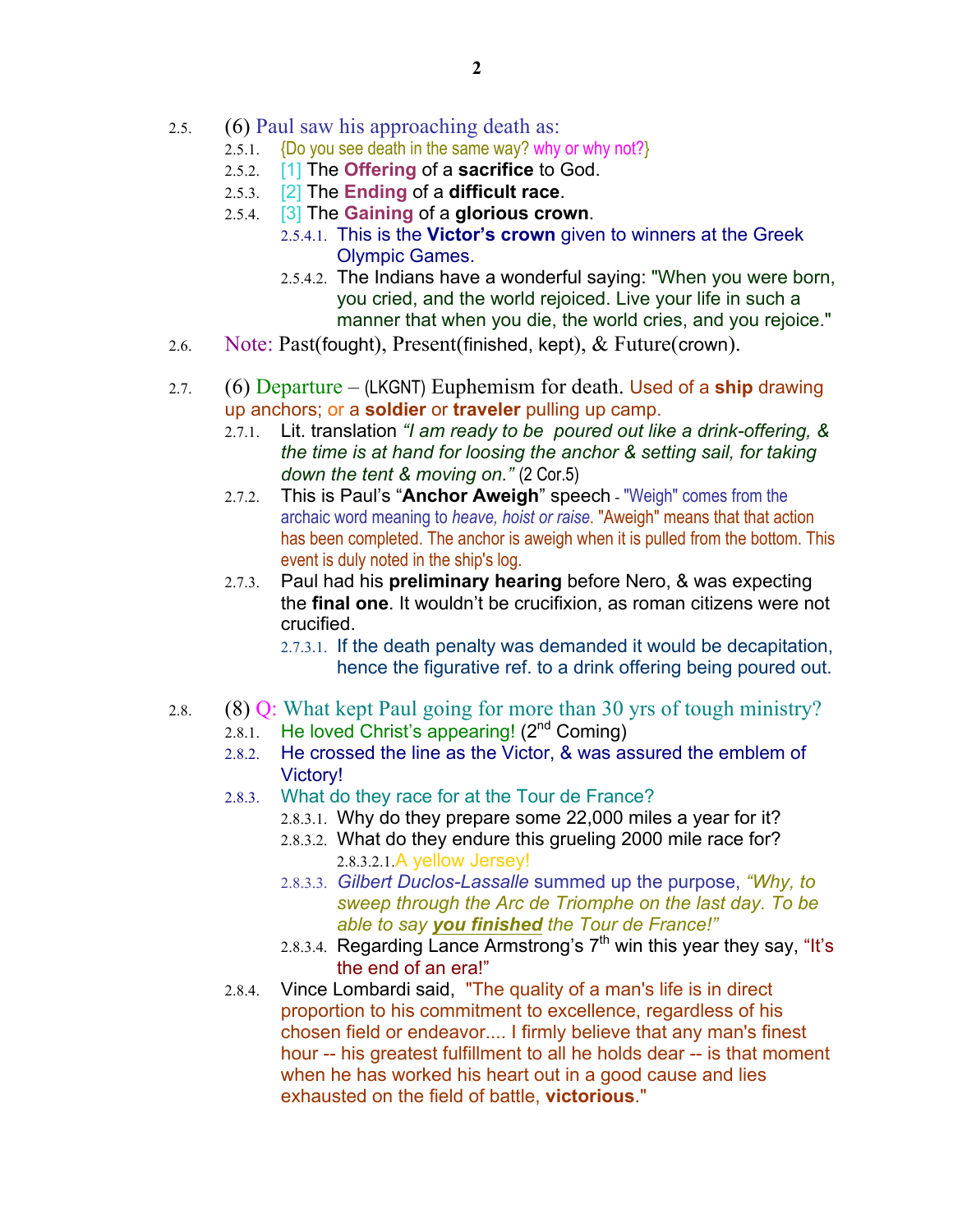- 2.8.5. High in the Alps is a **monument** raised in honor of a faithful guide who perished while ascending a peak to rescue a stranded tourist. Inscribed on that memorial stone are these words: HE DIED CLIMBING. [May it be said of us Christian!]
- 2.9. **3 APPEALS!** (9-16)
- 2.10.  $\left[1\right]$  Timothy come  $(9,11)$  Christian companionship. His son in the faith. 2.10.1. Walter Winchell, *A friend is one who walks in when others walk out.*
- 2.11.  $[2]$  Timothy, bring Mark  $(11)$  He's useful same as 2:21. Mark is "suitable" for the Masters use! 2.11.1. Paul was willing to forgive & forget, the mark of a great man.
- 2.12. [3] Timothy, I have Ephesus covered  $(12) 1$  Tim.1:3 "remain".
- 2.13. **3 REQUESTS!** (13)
- 2.14. **A cloak** to warm his body & **the Scriptures** to warm his soul!
- 2.15. [1] His **Cloak** (LKGNT) It was a large sleeveless outer garment, made of a single piece of heavy material, w/a hole in the middle through which the head passed.
- 2.16. [2] His **Books** were probably some of his own writings.
- 2.17. [3] His **Parchments** a piece of skin prepared for writing. (OT Scriptures) 2.17.1. While awaiting trial, Paul would spend his time studying the Word. What an example to follow!
- 2.18. **3 PROBLEM PEOPLE!** (10; 14-15; 16)
- 2.19.  $[1]$  Demas  $(10)$  –
- 2.20. [2] Alexander (14,15) –
- 2.21. **[3] Roman friends**  $(16)$
- 2.22.  $(16)$  Defense The verb is technical for a witness or advocate standing forward in court on a prisoner's behalf. (LKGNT)
- 2.23. **3 PROMISES!** (17,18)
- 2.24. [1] God **stood with** & **strengthened** him –
- 2.25. [2] God **delivered** him –
- 2.26. [3] God **preserved** him -
- 2.27. (17) No matter what your **enemies** do, no matter what **people** do, no matter what your **friends** do…the Lord will never leave you or forsake you! (see Is.49:14-16)
- 2.28. Lions? Maybe the **literal lions** of the amphitheater, or the **Emperor Nero**, or maybe **Satan**?